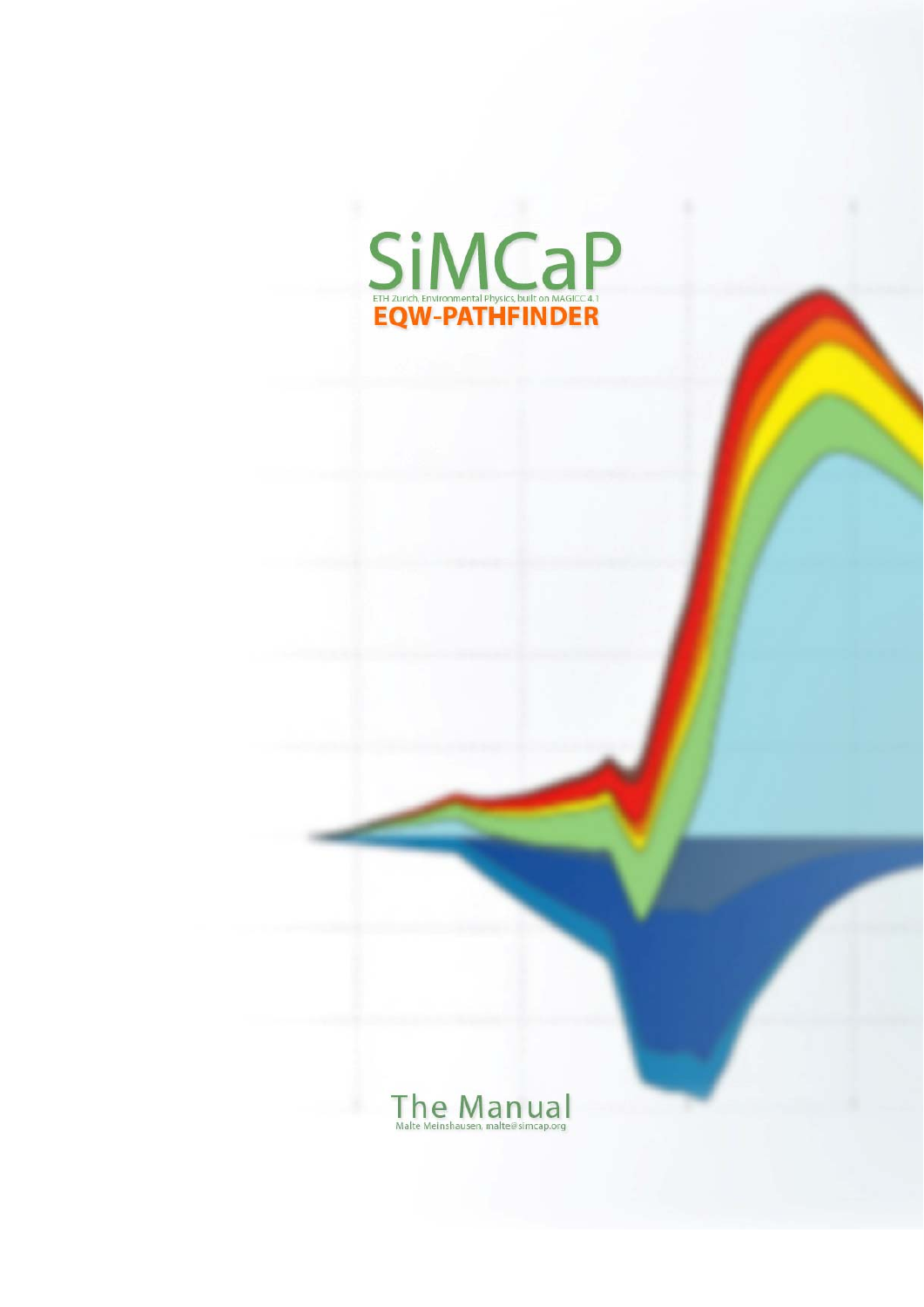- Did you ever want to create a greenhouse gas emissions pathway yourself?
- Have you been wondering how much emission reductions it takes up to 2050 to stabilize at 400 ppm  $CO<sub>2</sub>$  concentrations, or limiting warming to  $2^{\circ}$ C?
- And did you ask yourself how big of an influence a different climate sensitivity assumption might have?
- Or what might happen to the climate if we wait another ten years before bringing emissions down significantly?

SiMCaP's EQW-PATHFINDER might be the tool that you were looking for.

| Concept of "Equal Quantile Walk" method:          | Malte Meinshausen (ETHZ/NCAR), Bill Hare (PIK),<br>Tom Wigley (NCAR), Detlef van Vuuren (MNP/RIVM),<br>Michel den Elzen (MNP/RIVM) and Rob Swart<br>(ETC/ACC)                                                                                                                                                                   |
|---------------------------------------------------|---------------------------------------------------------------------------------------------------------------------------------------------------------------------------------------------------------------------------------------------------------------------------------------------------------------------------------|
| SiMCaP's Manual,<br>Scientific & GUI Programming: | Malte Meinshausen (ETHZ/NCAR)                                                                                                                                                                                                                                                                                                   |
| Contact:                                          | Malte Meinshausen<br><b>Climate Analysis Section</b><br>Climate and Global Dynamics Division<br>National Center for Atmospheric Research<br>P.O. Box 3000<br>Boulder, CO 80307-3000, USA<br>tel: $+1-303-497-1339$<br>fax: $+1-303-497-1333$<br>Email: malte@simcap.org (or any of the other<br>addresses given in this manual) |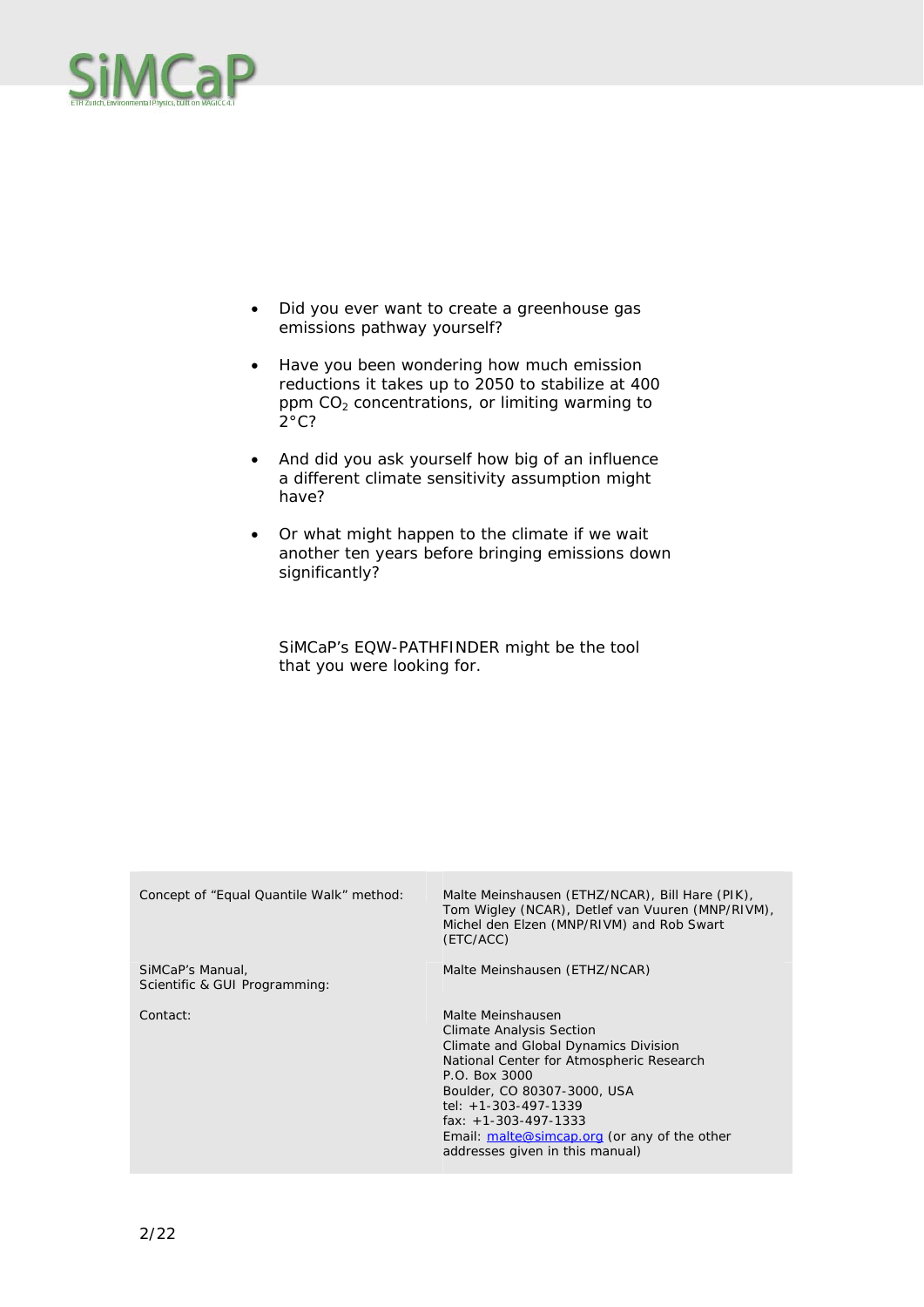

## The manual for SiMCaP's EQW-PATHFINDER

#### www.simcap.org

BETA 1.01

Malte Meinshausen malte@simcap.org Boulder, CO, 20 September 2005

SiMCaP's EQW-PATHFINDER is the accompanying software package for:

Meinshausen, M., Hare, B., Wigley, T.M.L., van Vuuren, D., den Elzen, M.G.J. and Swart, R.: 2005, 'Multi-gas emission pathways to meet climate targets', *Climatic Change*, pp.44. DOI: 10.1007/s10584-005-9013-2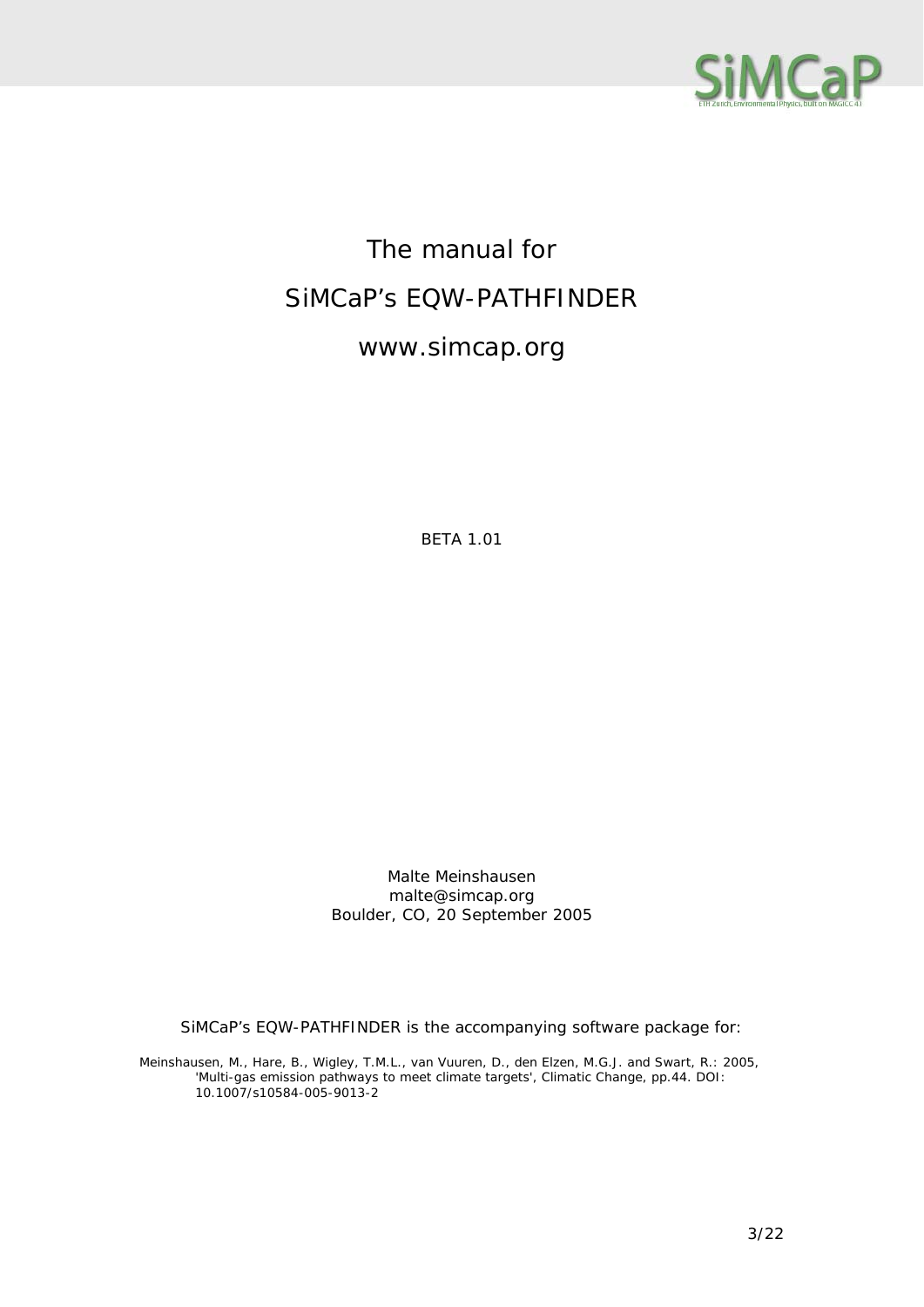# SiMCaP

### CONTENTS

| 1.               |  |
|------------------|--|
| 2.               |  |
| 3.               |  |
| $\overline{4}$ . |  |
|                  |  |
|                  |  |
|                  |  |
|                  |  |
| 5.               |  |
| 6.               |  |
|                  |  |
|                  |  |
|                  |  |
|                  |  |
|                  |  |
|                  |  |
| 7 <sub>1</sub>   |  |
|                  |  |
|                  |  |
|                  |  |
| 8.               |  |
| 9.               |  |
| 10.              |  |
| 11.              |  |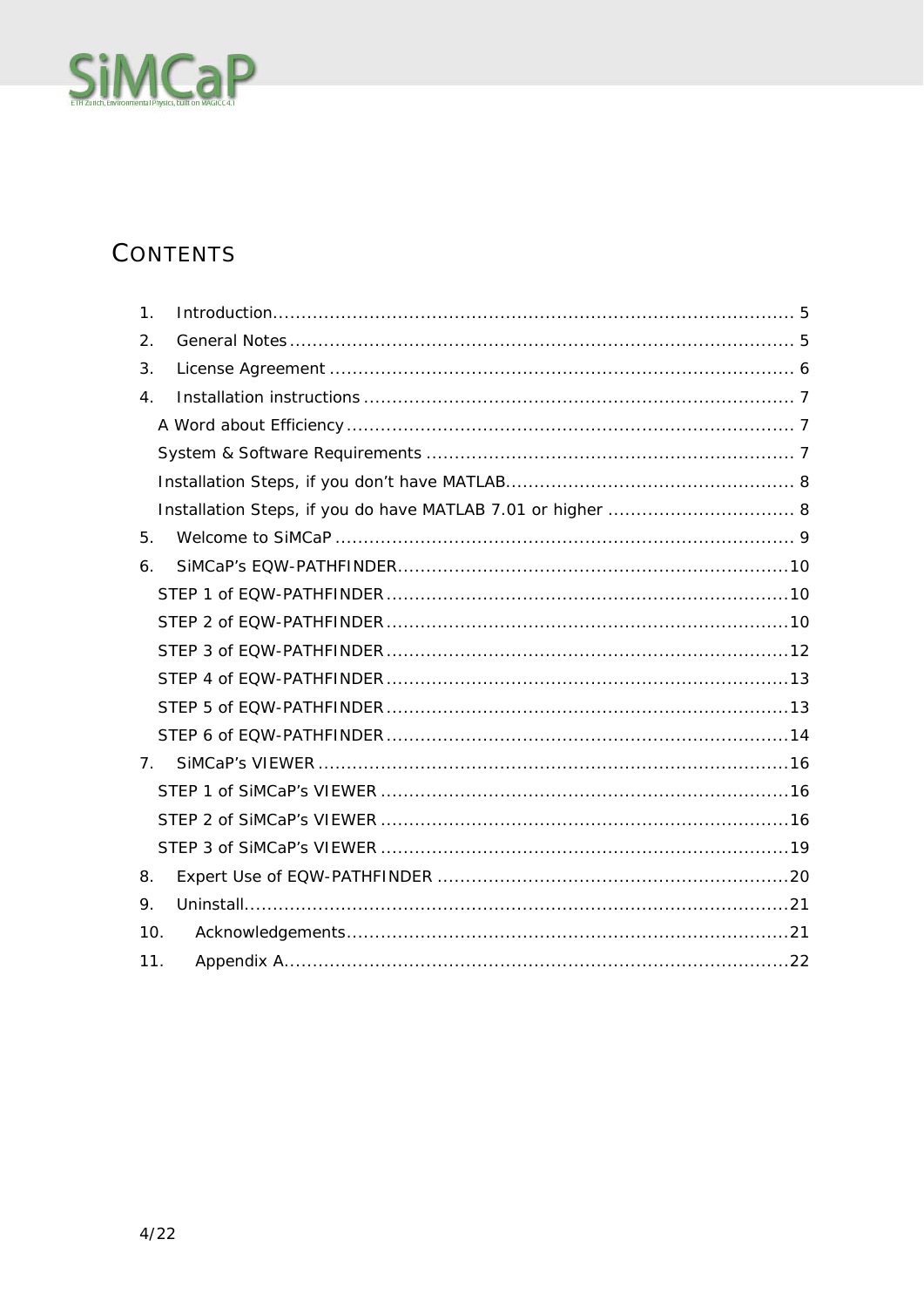

#### 1.INTRODUCTION

The 'Simple Model for Climate Policy assessment' (SiMCaP) has been initiated in 2003. SiMCaP is in fact a suite of different components that grows slowly but steadily. The purpose of all modules is a common one: to assist policy makers and scientists alike when it comes to analyzing emission mitigation actions in order to avoid dangerous climate change.

The SiMCaP module 'EQW PATHFINDER' is a method to create multi-gas emission pathway to meet climate targets, like limiting global warming to 2°C. The method is described in detail in the paper "Multi-gas emission pathways to meet climate targets" by Malte Meinshausen, Bill Hare, Tom Wigley, Detlef van Vuuren, Michel den Elzen and Rob Swart (submitted to Climatic Change).

This quick manual is intended to guide the user through the graphical user interface of this bundled release of SiMCaP's EQW-PATHFINDER and SiMCaP's VIEWER. The expert user can as well look at and modify the source code although he has to do so primarily on his own without a manual.

#### 2.GENERAL NOTES

- BETA-VERSION: SiMCaP's EQW-PATHFINDER software is distributed as beta-version. Thus, the user might find bugs, inconveniences, or insufficient comment lines in the software.
- BUG REPORTS WELCOMED: Please report bugs to oupsthereisabug@simcap.org
- NO SUPPORT: Unfortunately, we most likely don't have the resources to provide support. You can try though by sending a message to pleasehelpme@simcap.org. Please don't be disappointed, if we happen to be busy watering our plants or doing other stuff.
- COLLABORATIONS: If you plan a publication involving emissions pathways or other derivatives of this program, please inform us for a potential collaboration by sending an email to paperinpipeline@simcap.org.
- MAGICC INSIDE: This software is built on the simple climate model MAGICC 4.1, developed by Tom Wigley, Sarah Raper, Mike Hulme et al. Please see http://www.cgd.ucar.edu/cas/wigley/magicc/ for updates, references and further information.
- GET UPDATES: if you want to be informed about new version releases, let us know by sending a (blank) email to keepmeupdated@simcap.org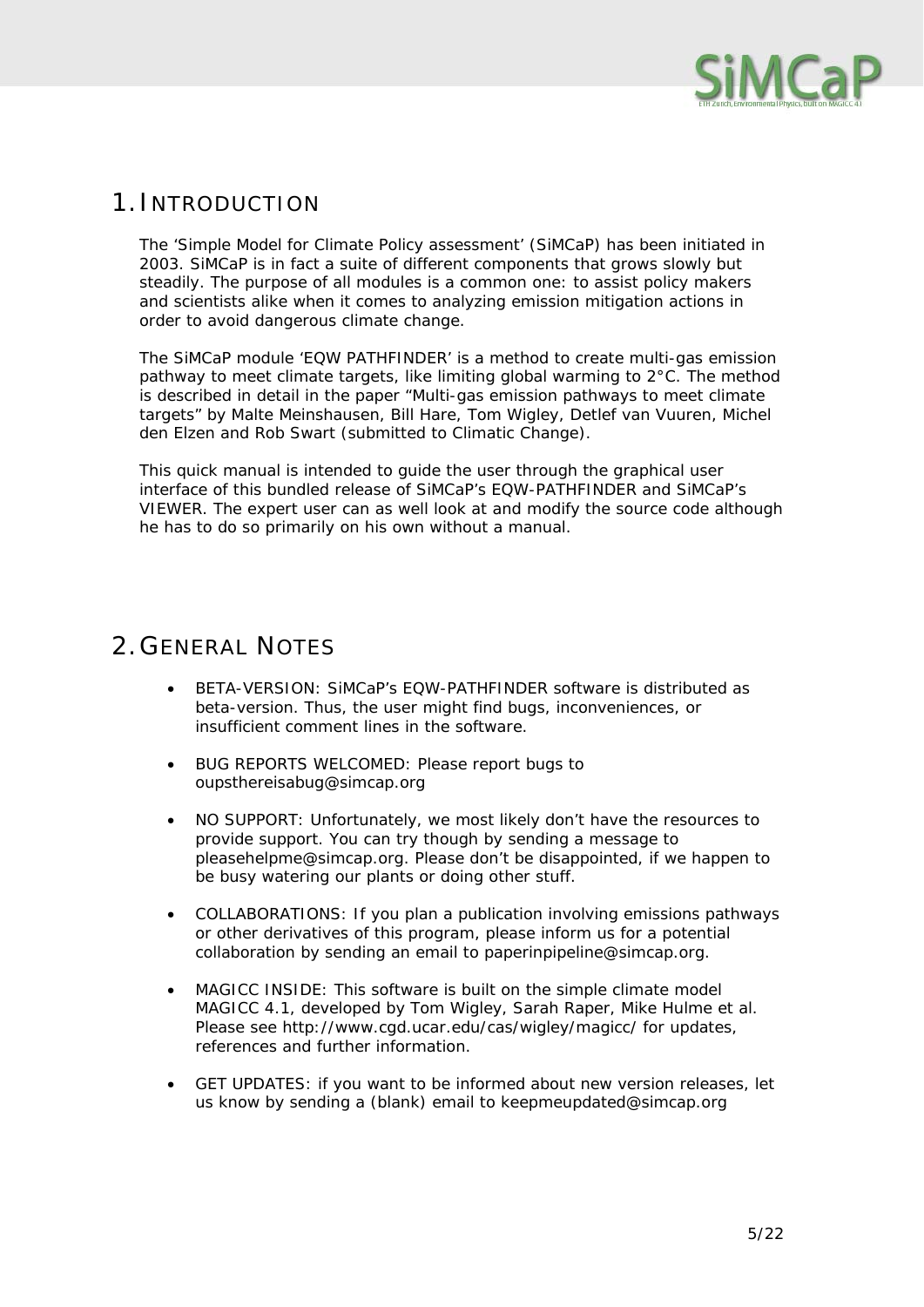

#### 3.LICENSE AGREEMENT

• This beta version of software is brought to you under a "Attribute; Noncommercial; Share Alike" license agreement, as specified under http://creativecommons.org/licenses/by-nc-sa/2.0/. By downloading or using the software you agree to these license terms. You are free to copy, distribute, display, and perform the work and make derivative works, under the following conditions:



**Attribution**. You must give the original authors credit. In this case cite the publication when using any derivatives of this program:

Meinshausen, M., Hare, B., Wigley, T.M.L., van Vuuren, D., den Elzen, M.G.J. and Swart, R.: submitted, 'Multi-gas emission pathways to meet climate targets', *Climatic Change***,** 50.



**Noncommercial**. You may not use this work for commercial purposes. If you want to use this software or derivatives of it for commercial stuff contact us under: somemoneyinvolved@simcap.org



**Share Alike**. If you alter, transform, or build upon this work, you may distribute the resulting work only under a license identical to this one.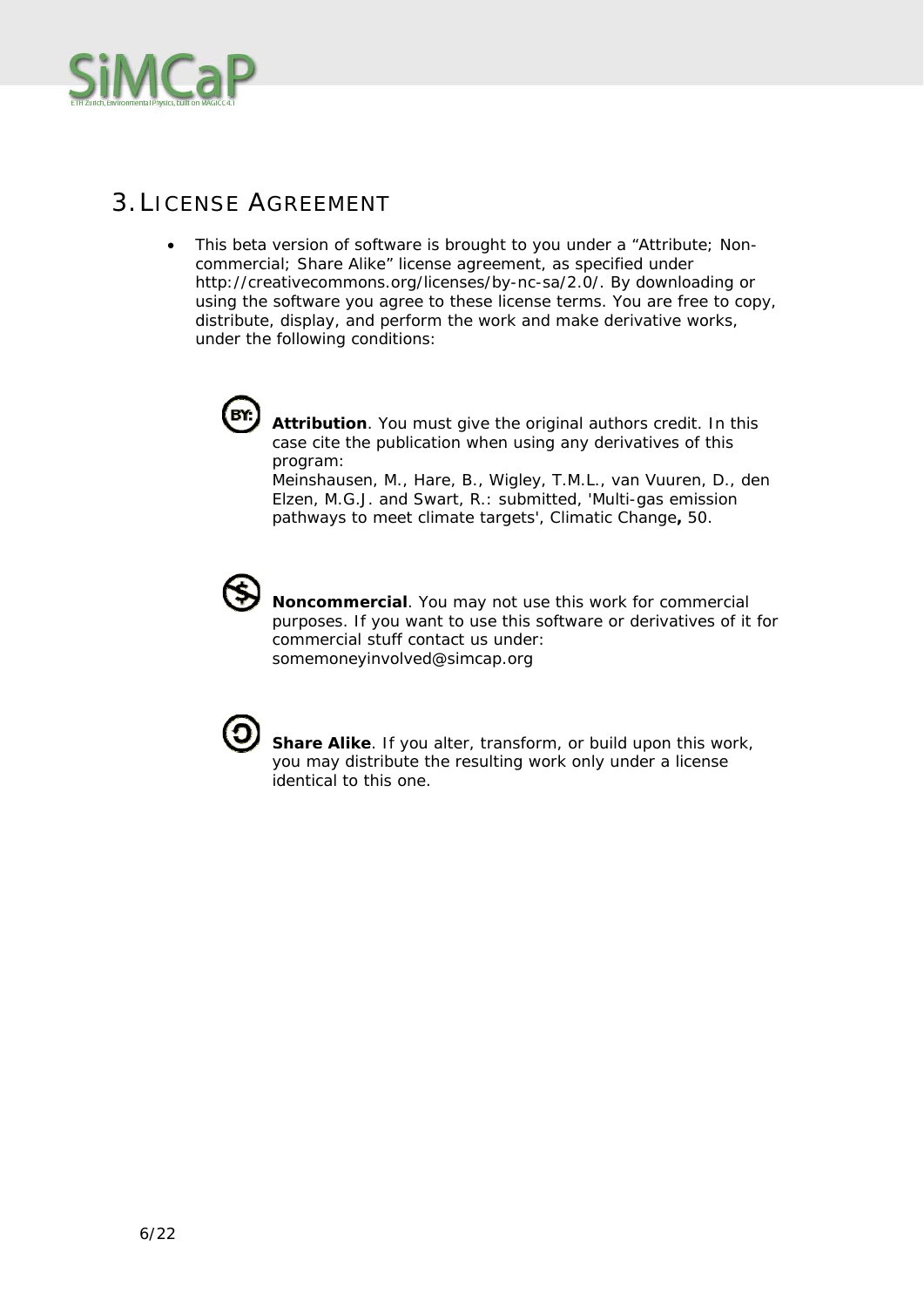

#### 4.INSTALLATION INSTRUCTIONS

#### A WORD ABOUT EFFICIENCY

You won't be pleased with the capabilities of this program if you have a low or medium performance machine. We know that the algorithms could be much faster, but we simply didn't invest the time yet. Still, SiMCaP's EQW PATHFINDER does some nice stuff, which might take slightly longer than using pencil and paper.

#### SYSTEM & SOFTWARE REQUIREMENTS

a) Standalone version (no MATLAB license required):

- ¾ Windows 2000/XP
- $\geq$  512 MB RAM or higher
- ¾ 300 MB free hard disk space
- ¾ 1.6GhZ Pentium, equivalent or higher
- b) Source-code version (MATLAB 7.01 or higher required):
- ¾ Windows 2000/XP
- $\geq$  512 MB RAM or higher
- $\geq$  200 MB free hard disk space
- ¾ 1.6GhZ Pentium, equivalent or higher
- ¾ MATLAB 7.01 or higher, including a couple of toolboxes, such as the statistics, spline, optimization toolboxes (and possibly others).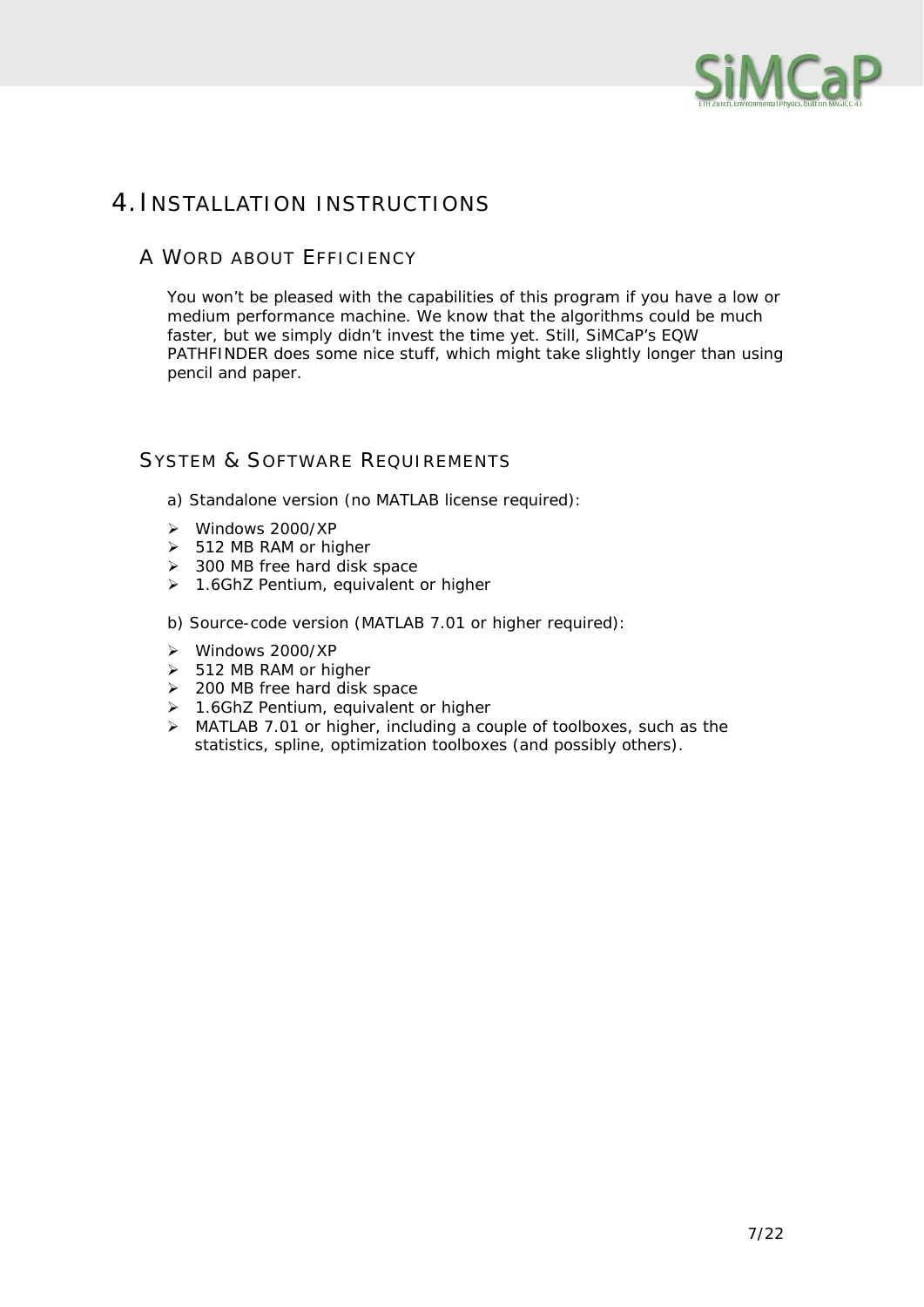

#### INSTALLATION STEPS, IF YOU DON'T HAVE MATLAB

**Note:** If you don't have MATLAB, no problem. You will be able to use the graphical user interface of SiMCaP's EQW-PATHFINDER and SiMCaP's VIEWER.

- 1) You will need two files for the installation process: MCRinstaller.exe and simcapeqw.exe. You can download these files from www.simcap.org > Models.
- 2) You first need to install the Matlab Component Runtime (MCRinstaller.exe) machine. Double click on MCRinstaller.exe. Follow the instructions on the screen.
- 3) Double click on simcapeqw.exe and unpack the archive to a folder of your choice, e.g. C:\simcapeqw\
- 4) Start SiMCaP by double clicking on simcap\_eqw\_start.exe, which is located in your SiMCaP folder, e.g. C:\simcapeqw\. Be patient: a black screen will appear for a minute or two during which another set of files is unpacked.
- 5) SiMCaP will now start. Future start-ups will be much quicker. Always start SiMCaP by double clicking on simcap eqw start.exe

#### INSTALLATION STEPS, IF YOU DO HAVE MATLAB 7.01 OR HIGHER

**Note:** If you have MATLAB 7.01 or higher you will be able to use both, the graphical user interface as well as the command line version of SiMCaP's EQW-PATHFINDER. See Section "Expert Use of EQW-PATHFINDER".

- 1) You will need one file for the installation process: simcapeqw.exe. You can download this file from www.simcap.org > Models.
- 2) Double click on simcapeqw.exe and unpack it to a folder of your choice, e.g. C:\simcapeqw\
- 3) Start your MATLAB program and set the working directory to your SiMCaP folder, e.g. C:\simcapeqw\
- 4) Start SiMCaP by calling the function simcap\_eqw\_start.m.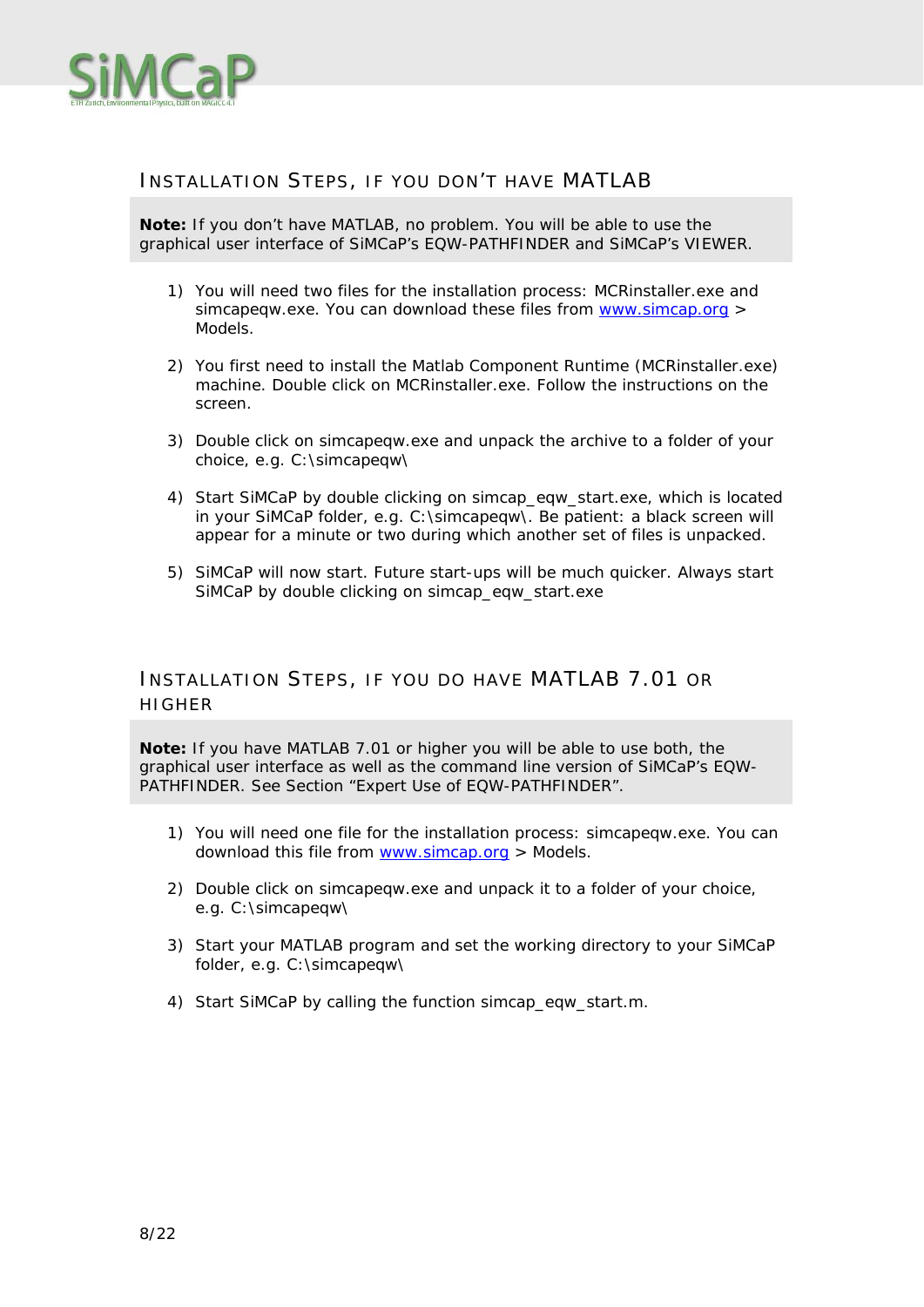

#### 5.WELCOME TO SIMCAP

The following screenshots are intended to guide you through the graphical user interface of SiMCaP. When using this SiMCaP software, you have basically two choices:

| SiMCaP                                                                                                                                |                    |
|---------------------------------------------------------------------------------------------------------------------------------------|--------------------|
|                                                                                                                                       | <b>SiMCaP</b>      |
| ○ VIEWER<br>View emission pathways of previous runs<br><b>C</b> EQW-PATHFINDER<br>Find emission pathway for prescribed climate target |                    |
| About                                                                                                                                 | $Next$ ><br>Cancel |

with section 7.

- a) EQW-PATHFINDER. Design your own new emission pathway for a specified climate target. For this option, proceed with section 6 in this quick manual.
- b) VIEWER.

Browse EQW emission pathways that you have created previously. You can plot, save and compare emissions as well as look at some global mean climate effects associated with your emission scenario. For this option, proceed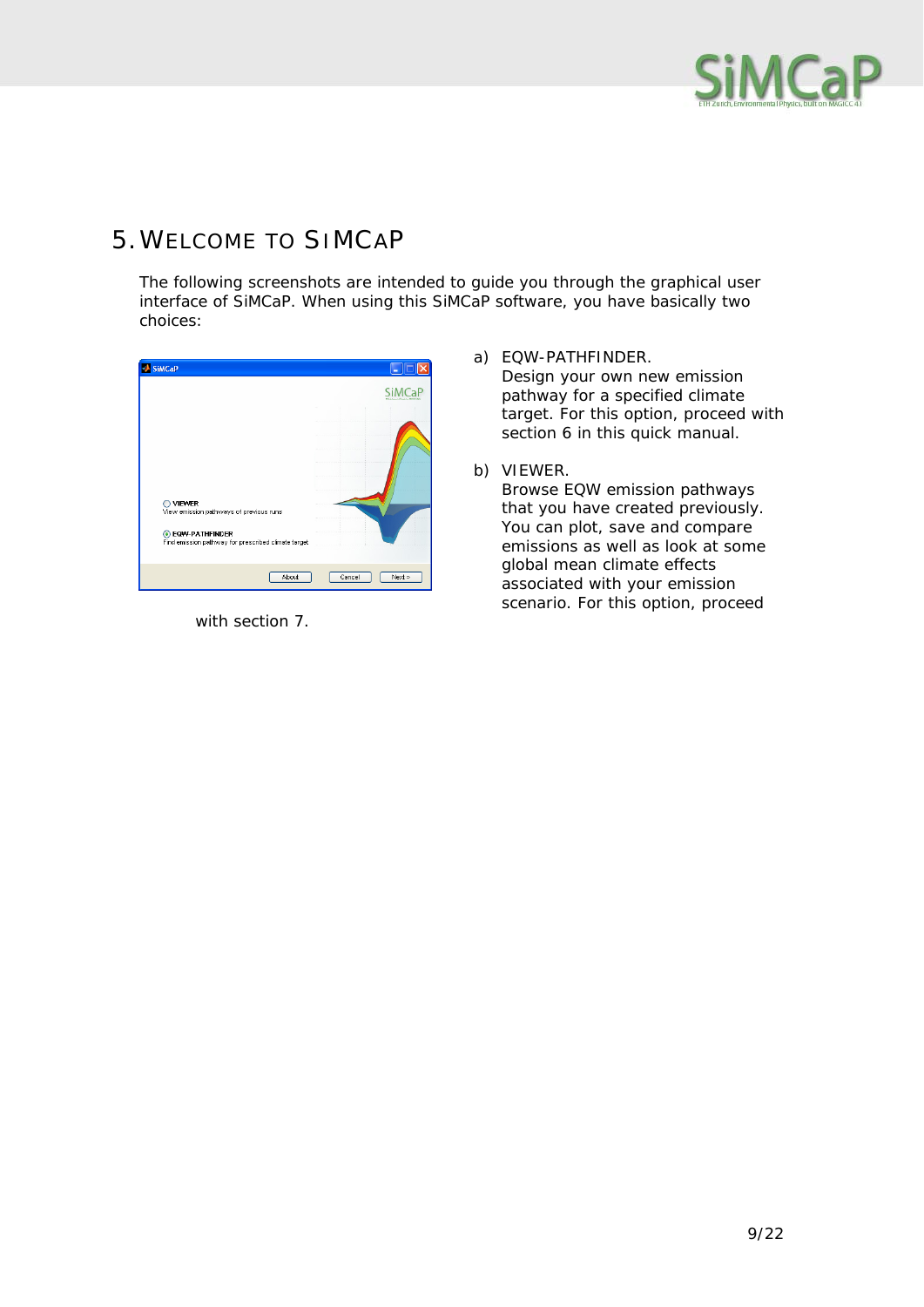

#### 6.SIMCAP'S EQW-PATHFINDER

#### STEP 1 OF FOW-PATHFINDER



Select your climate target, which shall be met by your new emission pathway. Hit " $Next >$ "

#### STEP 2 OF EQW-PATHFINDER



Choose whether you want to create a PEAKING profile or a STABILIZATION profile. Specifically, the two choices are:

a) PEAKING. The optimization routine within SiMCaP's EQW-PATHFINDER sets your specified climate target as an upper bound. Thus, SiMCaP attempts to find an emission pathway, which causes as much climate change as possible (yup), but never beyond your climate target.

b) STABILIZATION. If you select this option, SiMCaP will be less concerned about whether your climate target is overshoot or not, but it attempts to create a best fit over time. Thus, the resulting temperatures, for example, might be a little above and below your climate target, e.g. 2°C, but the distance to 2°C is minimized. If you select STABILIZATION, you have an additional choice with the little slider bar on the right: You can choose, after which year SiMCaP shall be concerned about your stabilization target being met. See the following box "How to create a stabilization pathway" for more details.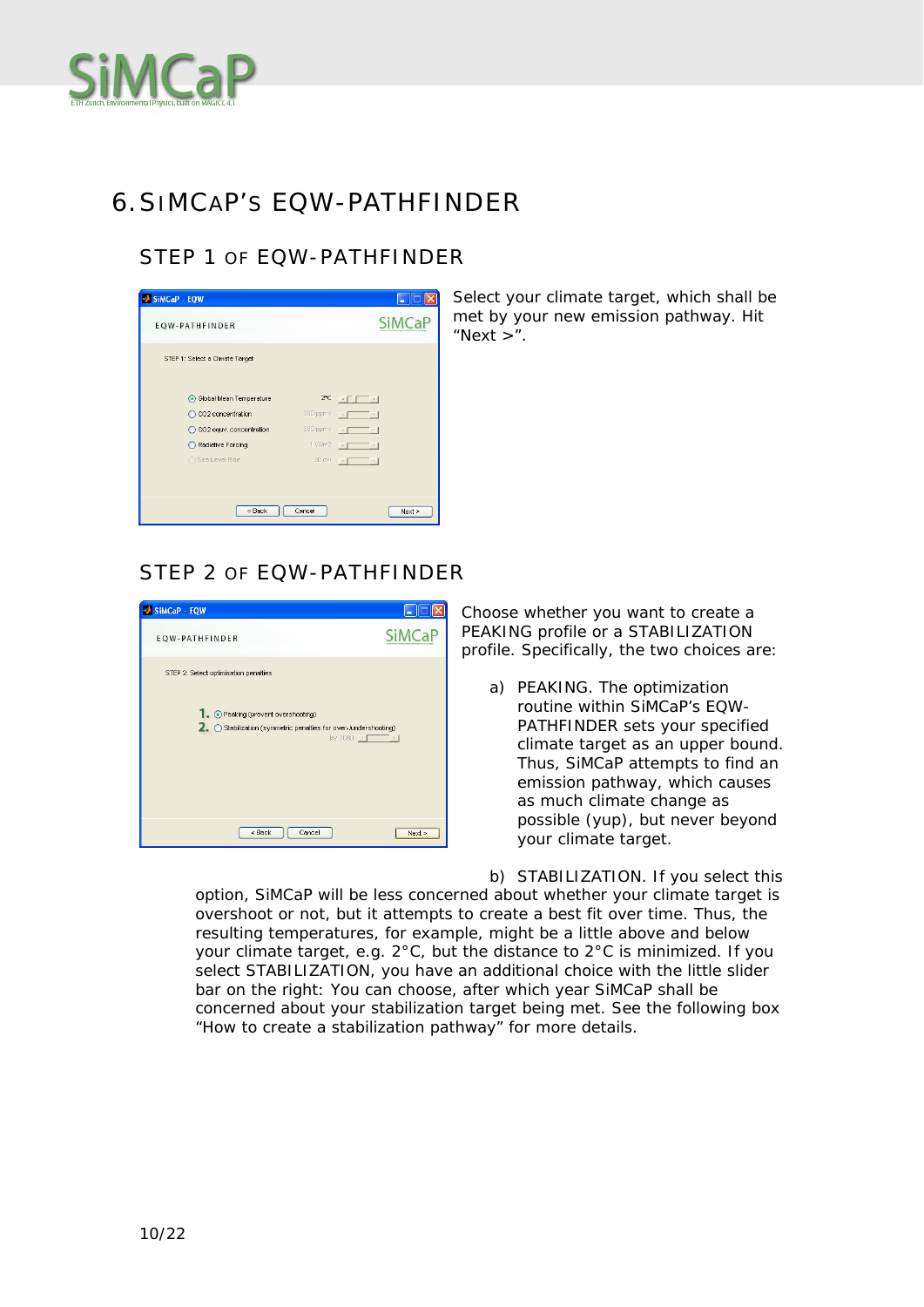

#### **TIP**: HOW TO CREATE A STABILIZATION PATHWAY?

The best way to create a stabilization pathway is to separate the task into two chunks:

- 1) First, you design a peaking pathway that will match your ultimate stabilization pathway up the year of maximum temperatures, concentrations or forcings.
- 2) Then, you take the optimized results of the peaking pathway up to that maximum and design a stabilization pathway for the years thereafter. The temperatures, concentrations and forcings can then either stay at maximum levels or decline to stabilize at lower levels (overshooting profiles).

Example: You want to create an emission pathway which leads to a peaking at 500ppm  $CO<sub>2</sub>$  equivalence before stabilizing at 450ppm  $CO<sub>2</sub>$ -equivalence. Thus, what you do is:

First, design a peaking pathway with the climate target of 500ppm  $CO<sub>2</sub>$ equivalence.

- $\triangleright$  In STEP 1, you set the climate target to 500ppm CO<sub>2</sub>-equivalence.
- $\triangleright$  In STEP 2, you choose "peaking pathway".
- ¾ In STEP 3, you choose an initial value for "Reduction Rate I", set its status to "free" and make your departure year choices.
- ¾ You follow the rest of the STEPs and let the optimization finish.

After the peaking pathway optimization successfully finished, you create your stabilization pathway.

- $\geq$  Start again at STEP 1, but this time you choose 450ppm CO<sub>2</sub>-equivalence as your climate target.
- $\triangleright$  In STEP 2, you pick "Stabilization". Set the slider value to a year where you think the pathway is able to stabilize. If your peaking pathway peaks around 2100, and you want to stabilize at 50 ppm lower concentrations, then it would NOT be a good choice to set this slider value to 2100. You rather tell SiMCaP to be concerned about stabilization a little later, let's say from 2150 onwards.
- $\triangleright$  Now, if you click "Next >", you will be asked if you want to load configuration parameters of a previous peaking pathway. And yes, you do. Select the datahouse\_\*.mat file of your previously completed peaking pathway. This will now set the value of "Reduction Rate I" according to what SiMCaP's optimization found earlier for your peaking pathway.
- $\triangleright$  In STEP 3, you can set initial values of the start and slope of "Reduction" Rate II". Leave the status of these parameters as "free", so that SiMCaP will vary them to best fit your stabilization target.
- $\triangleright$  In STEP 4, don't change any climate model parameters. They were already made consistent with your earlier choices in case you loaded the previous peaking pathway.

Click "Run" on STEP 5, sit back and enjoy.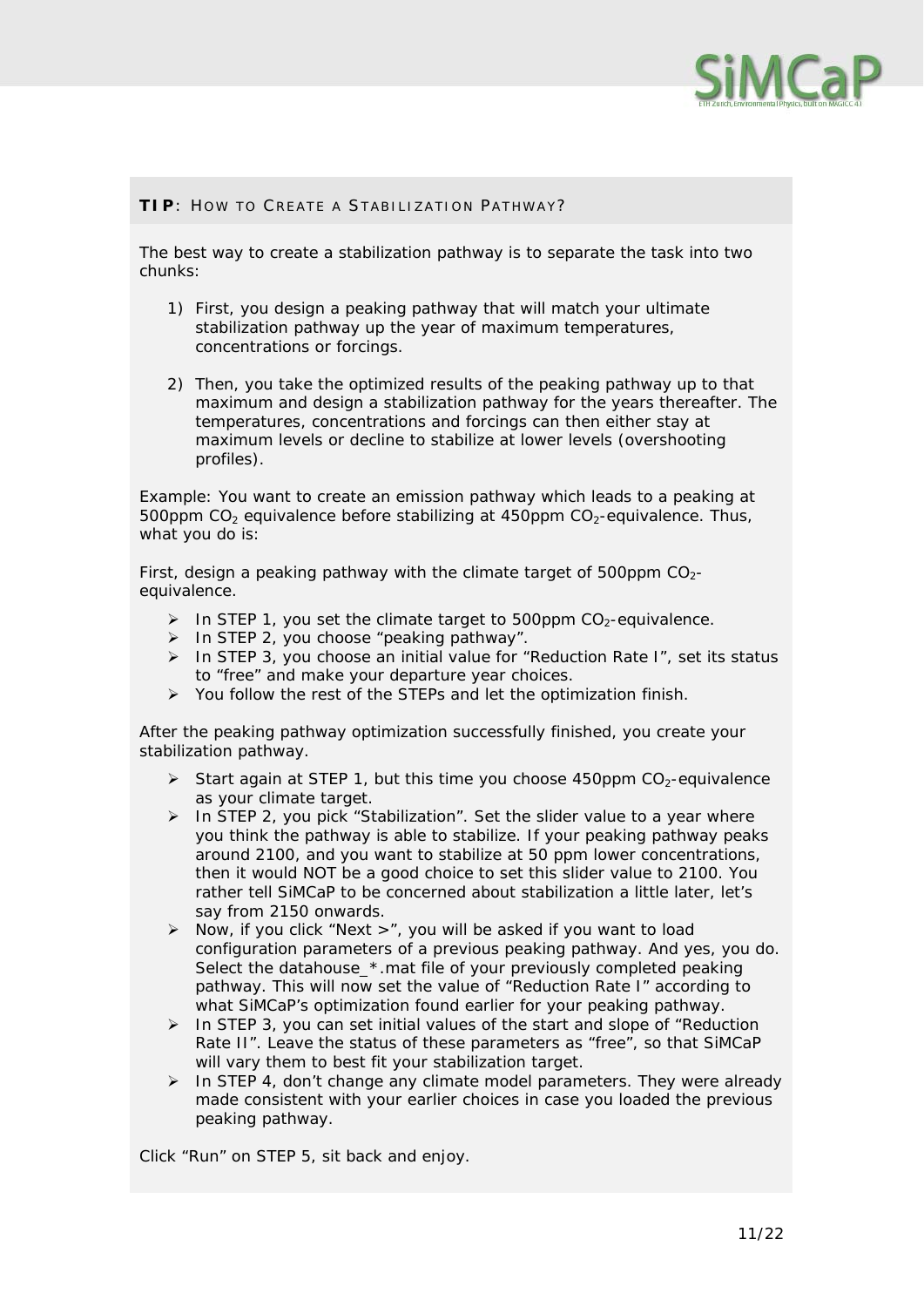

#### STEP 3 OF FOW-PATHFINDER

| SiMCaP - EQW                                                                                                                                                                                                                                                                                                                                                                                                                              |                                                                                                                                                                                      |
|-------------------------------------------------------------------------------------------------------------------------------------------------------------------------------------------------------------------------------------------------------------------------------------------------------------------------------------------------------------------------------------------------------------------------------------------|--------------------------------------------------------------------------------------------------------------------------------------------------------------------------------------|
| EQW-PATHFINDER                                                                                                                                                                                                                                                                                                                                                                                                                            |                                                                                                                                                                                      |
| STEP 3: Driver Path & Departure Years<br>Driver Path-<br>yr <sub>2</sub><br>OECD Departure Year<br>2010<br>Value<br>Min<br>Max<br>free<br>Red. rate I:<br>%Ayr<br>$-10$<br>$-2$<br>$\Omega$<br>罓<br>2020<br>Start R. II:<br>2040<br>2400<br>٧r<br>5<br>%Ar<br>Red. rate II:<br>罓<br>$-10$<br>$-0.1$<br>$\Omega$<br>6. REF Departure Year:<br>2010<br>٧r<br>ASIA Departure Year:<br><b>yr</b><br>2015<br>ALM Departure Year:<br>2015<br>yr | 1.5<br>60<br>7.<br>0.5<br>o<br>2080<br>2100<br>2000<br>2000<br>2060<br>2040<br>d'id.<br>8.<br>$\overline{0}$<br>$-1$<br>$-2$<br>$-3$<br>2100<br>2060<br>2080<br>2000<br>2000<br>2040 |
| $<$ Back<br>Cancel                                                                                                                                                                                                                                                                                                                                                                                                                        | $Next$ >                                                                                                                                                                             |

2) The OECD Departure Year. Determine after which year emissions in OECD countries shall leave the median path of all the 54 SRES & post-SRES scenarios.

In this box, you can make selections in regard to the shape of the emission pathway.

1) Here you can tell SiMCaP how the driver path for emissions shall look like. This driver path will determine emissions for the other regions & gases.

**Note:** The details of what the EQW method actually does in order to get from the OECD fossil  $CO<sub>2</sub>$  driver path to the global emissions pathway are detailed in the accompanying paper "Multigas emissions pathways to meet climate targets". See as well Appendix A.

- 3) Determine the reduction rate I. Set the emission reduction rate to your preferred value in the "Value" box, e.g. to -2%/yr. If you want SiMCaP to optimize this parameter in order to match your climate target, set its status to 'free' and determine the bounds within which SiMCaP is allowed to search ('Min' and 'Max').
- 4) Determine the year in which the emission reduction rate changes to rate II (only available in the stabilization option). Set the initial value for the optimization in the 'Value' box, determine the minimal and maximal years and change its status depending on whether you want SiMCaP to look for a better value.
- 5) Determine the reduction rate II and its optimization choices.
- 6) Determine the departure years for the other non-OECD SRES world regions: REF (Eastern Europe & Russia), ASIA (tricky abbreviation), and ALM (Africa and Latin America).

**Note:** If you choose these departure years to be different from the OECD one, SiMCaP will calculate hypothetical OECD fossil  $CO<sub>2</sub>$  emissions paths with your departure year choices. The corresponding "quantile path" is then derived and applied to the region-specific emission distributions. That's basically it, but you might want to have a look at the source code ('simcap\_eqw\_target\_flesh.m') or accompanying paper, in case you are really interested.

7) The upper preview box shows relative emissions of your driver path (OECD fossil  $CO<sub>2</sub>$  in this version).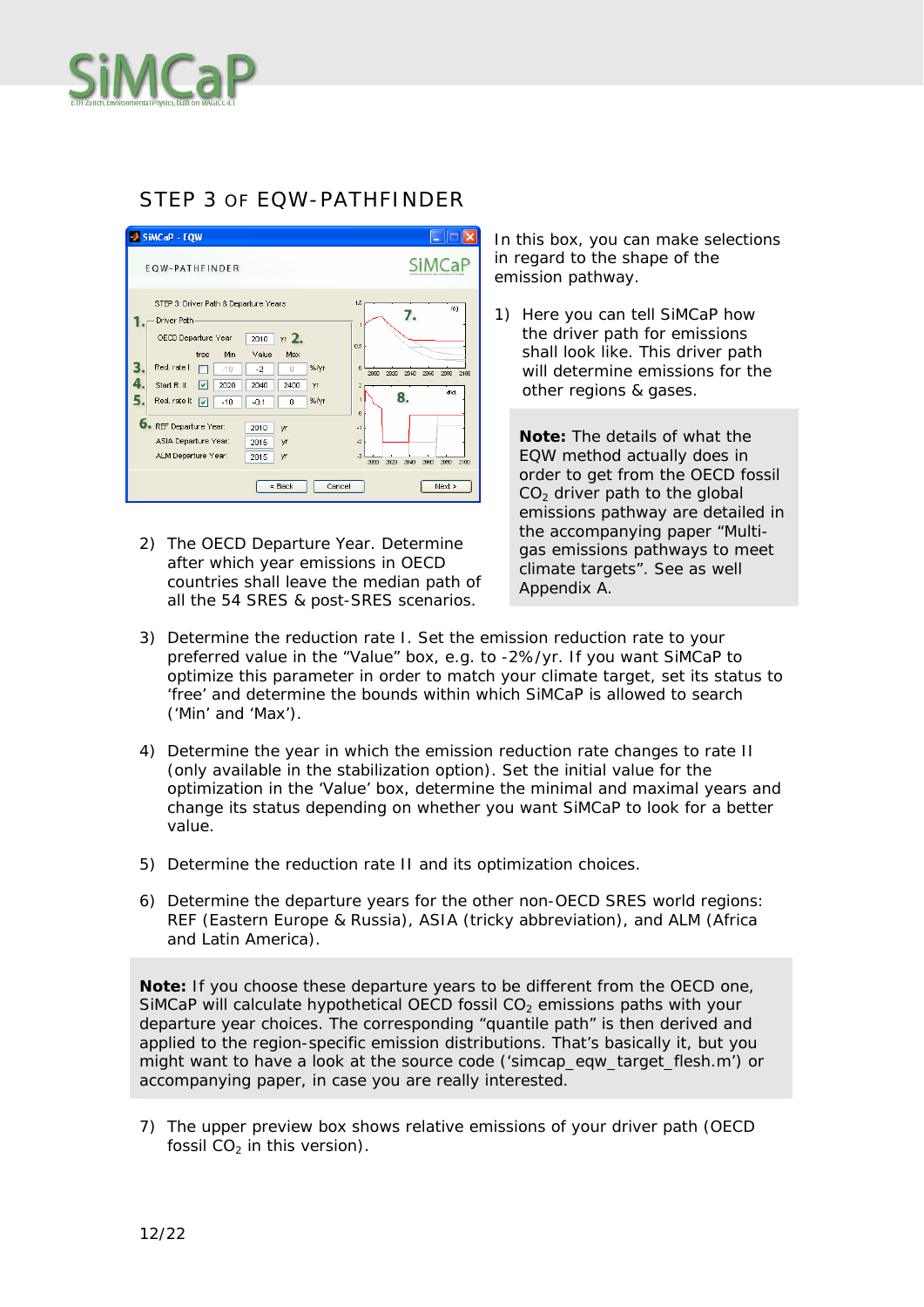

8) The lower preview box depicts the derivative of your driver path, i.e. the emission reduction rates. Note that these preview boxes do neither show the non-OECD emissions, nor the smoothing, which is applied when the emissions pathways are finally generated.

**NOTE:** If you don't set the status of any of the driver path parameters to be "free", SiMCaP will create an emission scenario without performing iterations. Thus, your climate target will not be met (or only by chance). This is obviously the fastest way to create new emission pathways

#### STEP 4 OF EQW-PATHFINDER



Choose, in which modus you want to run the inbuilt simple climate model (MAGICC 4.1 by Tom Wigley, Sarah Raper, Mike Hulme et al.). Your options are:

- 1) Specify the climate sensitivity and ocean mixing. For all other parameters, MAGICC is run with its default IPCC TAR parameters.
- 2) Use parameters that were derived to tune MAGICC to a specific AOGCM (the big models). See Table 9.A1 in IPCC WGI (2001) for details.
- 3) Run MAGICC seven times, each time tuned to one of the TAR AOGCMs and then average the results.

#### STEP 5 OF EQW-PATHFINDER



Choose the name of your emission pathway and the output.

- 1) Click this box, if you want to watch the iteration process in a big graph, which details emissions, climate effects, and optimization developments (see STEP 6 of EQW-PATHFINDER). In case you keep your computer busy over night, you might want to deselect this option as it will slow down the iteration process a bit.
- 2) Save a detailed version of all computed climate effects in an MS Excel file. This is basically the output of MAGICC for the final iteration.
- 3) Check this third box, if you want use SiMCaP's VIEWER to plot and save emissions and climate effects of your emission pathway. In other words, a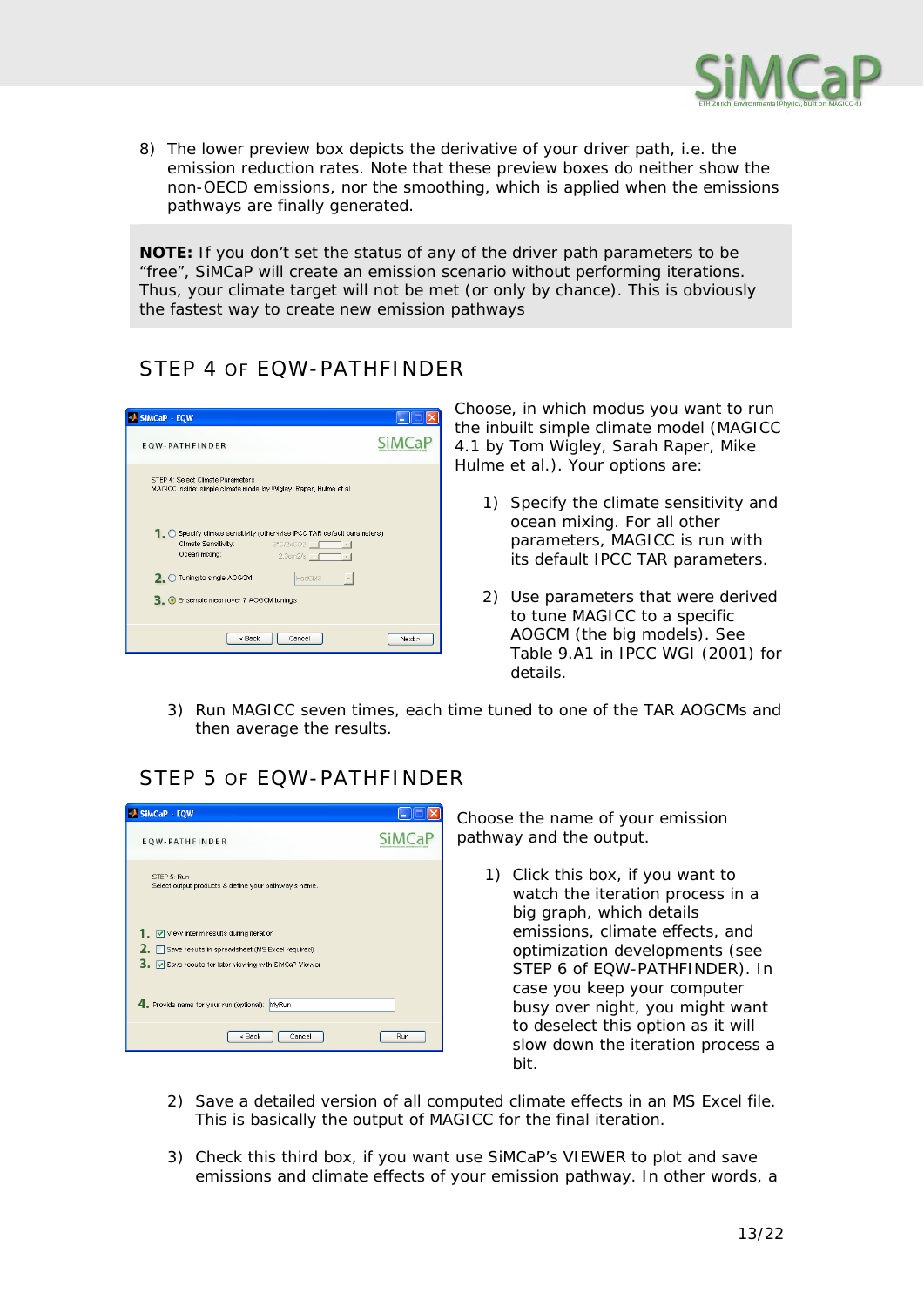

datahouse\_\*.mat file will be created, which can be very useful for later analysis (recommended option).



#### STEP 6 OF EQW-PATHFINDER

Watch the creation of your emissions pathway unfolding. This window will be shown, if you ticked the first box in the previous STEP 4.

- 1) The top row provides a selection of emissions (from left to right: fossil  $CO<sub>2</sub>$ , landuse  $CO<sub>2</sub>$ , methane, nitrous oxide,  $SF<sub>6</sub>$ , and sulphate aerosols) with your emissions pathway shown in red. The thin grey lines up to year 2100 are the underlying 54 SRES & post-SRES scenarios. Emissions of ozone precursors and other fluorinated gases are not shown in the default setting.
- 2) The second row depicts some climate effects (from left to right:  $CO<sub>2</sub>$ concentrations (solid) and  $CO<sub>2</sub>$  equivalence concentrations (dashed), radiative forcing, global mean temperatures, the rate of temperature change, and sea level. The last box on the right shows the GWP-weighted sum of the greenhouse gas emissions without landuse  $CO<sub>2</sub>$  emissions (Kyoto-gases).
- 3) The third and fourth rows show some of the optimization indicators. The first graph is an excerpt of the red box in the second row showing the years over which the optimization is performed (minimization of meansquared errors). The red box signals which climate target indicator you selected, in this case global-mean temperatures.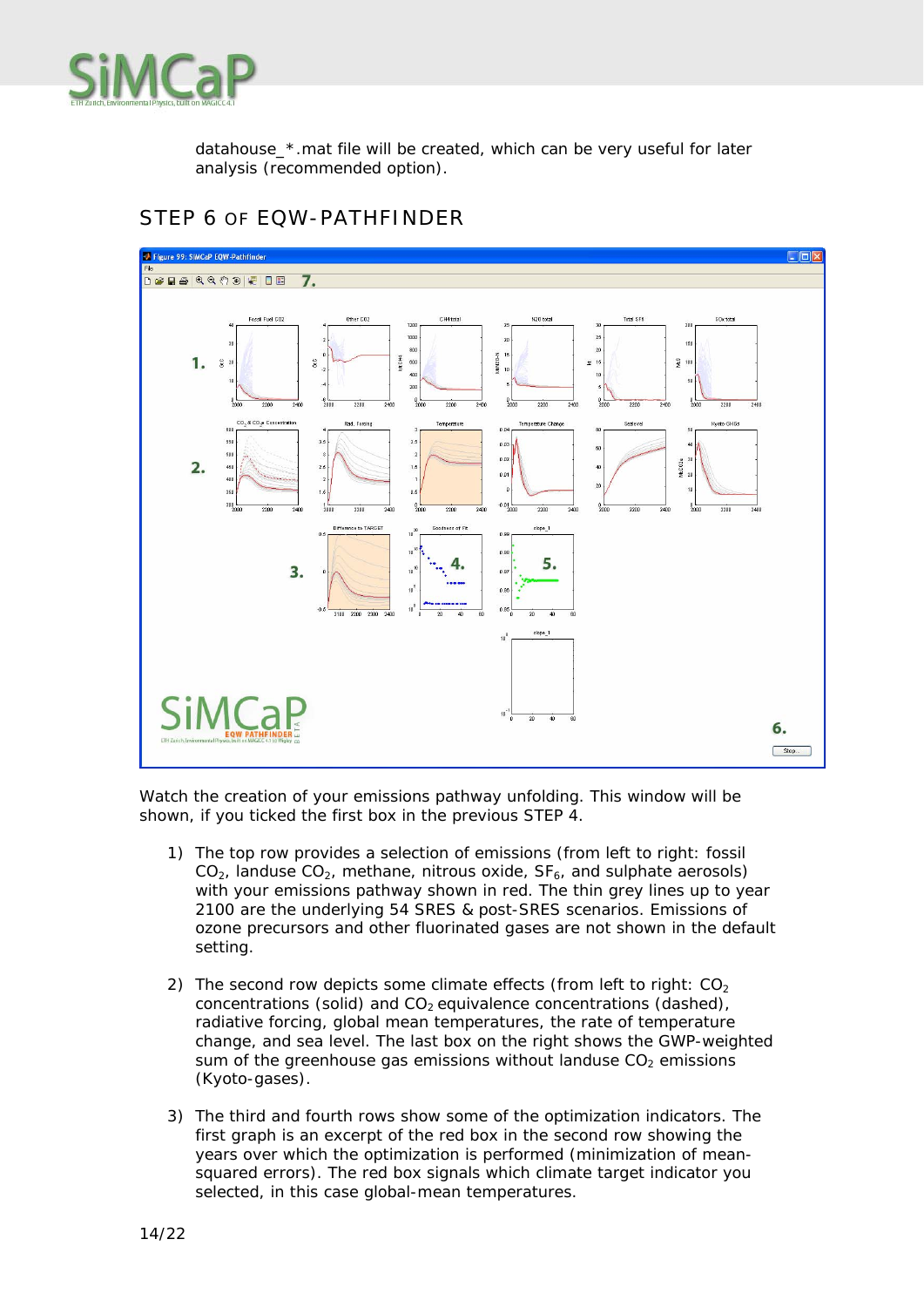

- 4) This box shows the goodness of fit criteria (y-axis) for each iteration step (x-axis). Ideally, these blue dots should come down over time (after around 10-20 iterations).
- 5) To the right of the goodness of fit box, there are up to three boxes which show the values for the "free" emission pathways parameters. Ideally, these green dots should converge over time.
- 6) At some point, when SiMCaP thinks it doesn't get better, the iteration process will be halted automatically. In the default setting, the termination criteria are pretty strict, so that you might judge before the automatic termination of the full iteration, that the latest iteration is "good enough". If you hit the "Stop…" button, SiMCaP will perform another two iterations to wind up and save your results (and if you hit the stop button a couple of times, you will be informed about this a couple of times).
- 7) After the iteration is halted (either automatically or by you), the toolbar & menu bar might provide useful. Not only can you save the figure in all kinds of graphic formats, you can as well click into the graphs using the 'data cursor', if you desire to do so. A little box will then inform you about the numerical values of the plotted lines. The real way to analyze your emission pathway is however to start your SiMCaP's VIEWER.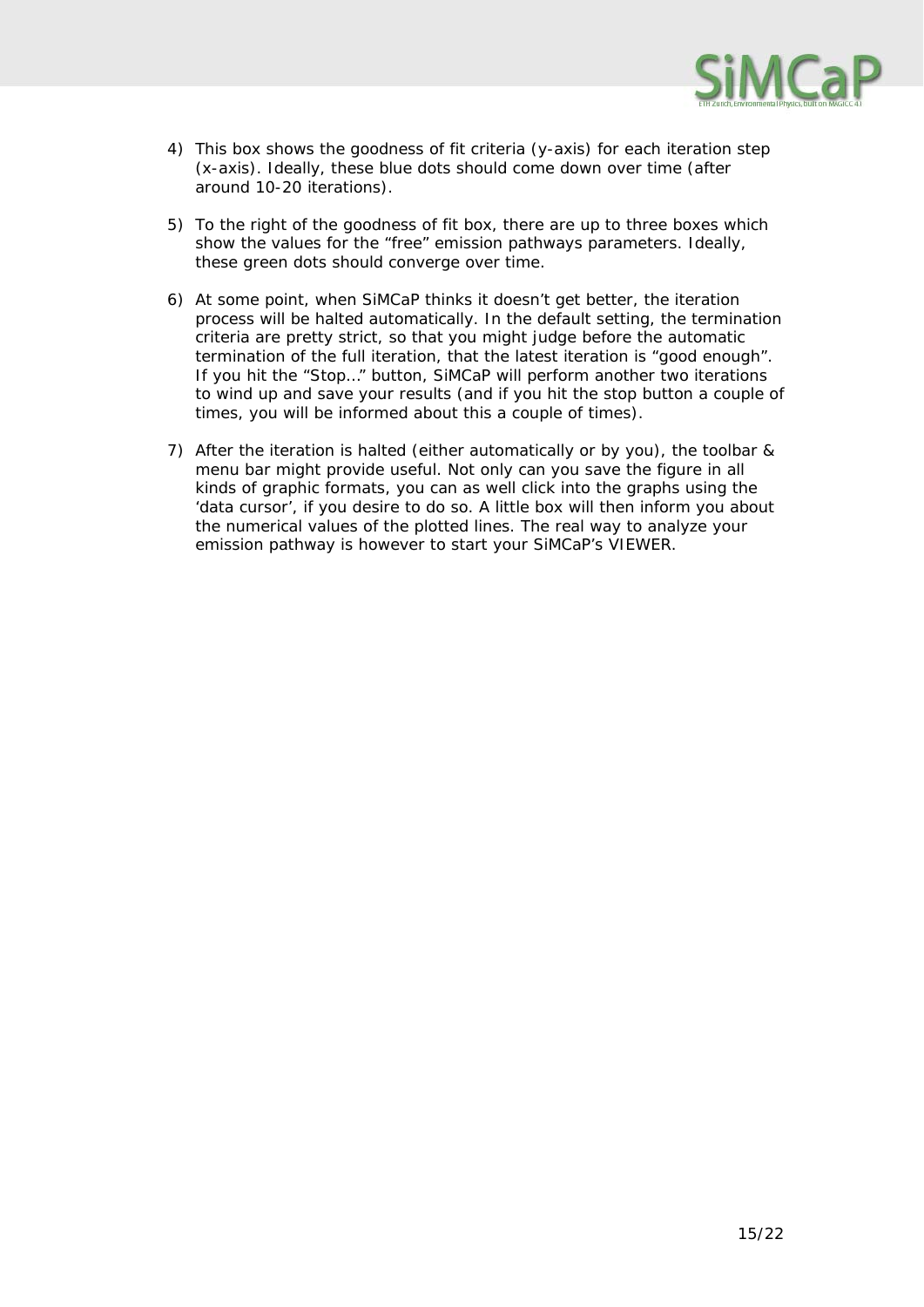

#### 7.SIMCAP'S VIEWER

#### STEP 1 OF SIMCAP'S VIEWER

|                                                                                                                      | SiMCaP - VIEWER                  |                                                |               |
|----------------------------------------------------------------------------------------------------------------------|----------------------------------|------------------------------------------------|---------------|
|                                                                                                                      | VIEWER                           |                                                | <b>SiMCaP</b> |
|                                                                                                                      | STEP 1: Select pathways          | Add or remove emissions pathways from the list |               |
|                                                                                                                      | Add<br>Remove                    | EGW-MyRun1<br>EGW-MyRun-S2T1                   | ۸             |
| <b>Select SiMCaP datahouses</b><br>Look in: SiMCaP-EQW                                                               | ? X <br>$+B$ d'E<br>$\mathbf{r}$ |                                                |               |
| datahouse_EQW-MyRun-for-2degree-P2T1<br>datahouse_EQW-MyRun-S2T1<br>datahouse_EQW-MyRun-P2T1<br>datahouse_EQW-MyRun1 |                                  | $\leq$ Back<br>Cancel                          | $Next$ >      |
| datahouse_EQW-Tom1<br>simcap_eqw_start_mcr                                                                           | 2.                               |                                                |               |
| File name:                                                                                                           | Open                             |                                                |               |
| Files of type:<br>datahouse ".mat                                                                                    | Cancel                           |                                                |               |

First, you have to select a previously created emission pathway or rather its datahouse\_\*.mat file, where \* stands for the name of your emission pathway. Click "Add.." (1), make your selection (2) and proceed by clicking on "next >".

#### STEP 2 OF SIMCAP'S VIEWER

This is SiMCaP's emission viewer. You can now have a detailed look at all the different gases' emissions



Latin America (ALM).

- 2) Select the region. EQW pathways come with regional information for the four standard SRES world regions, which are the countries that belonged to OECD in 1990 (OECD), Easter Europe and Russia (REF), Asia (ASIA) and Africa &
- 3) You can choose the units. Either as absolute emissions or percapita emissions. To calculate the percapita emissions, the median population trajectory as given by Lutz et al. (Nature 412, p. 543-545, 2001) is assumed. Furthermore, for the greenhouse gases, you can choose between 'native' units and  $CO<sub>2</sub>$ equivalent emissions. IPCC Global Warming Potentials (1996) are used for the conversion.

<sup>1)</sup> Select a gas of your choice from the whole set of emissions, namely fossil  $CO<sub>2</sub>$ , landuse  $CO<sub>2</sub>$ , methane, nitrous oxide, sulphate aerosols, some ozone precursors and the most important fluorinated gases.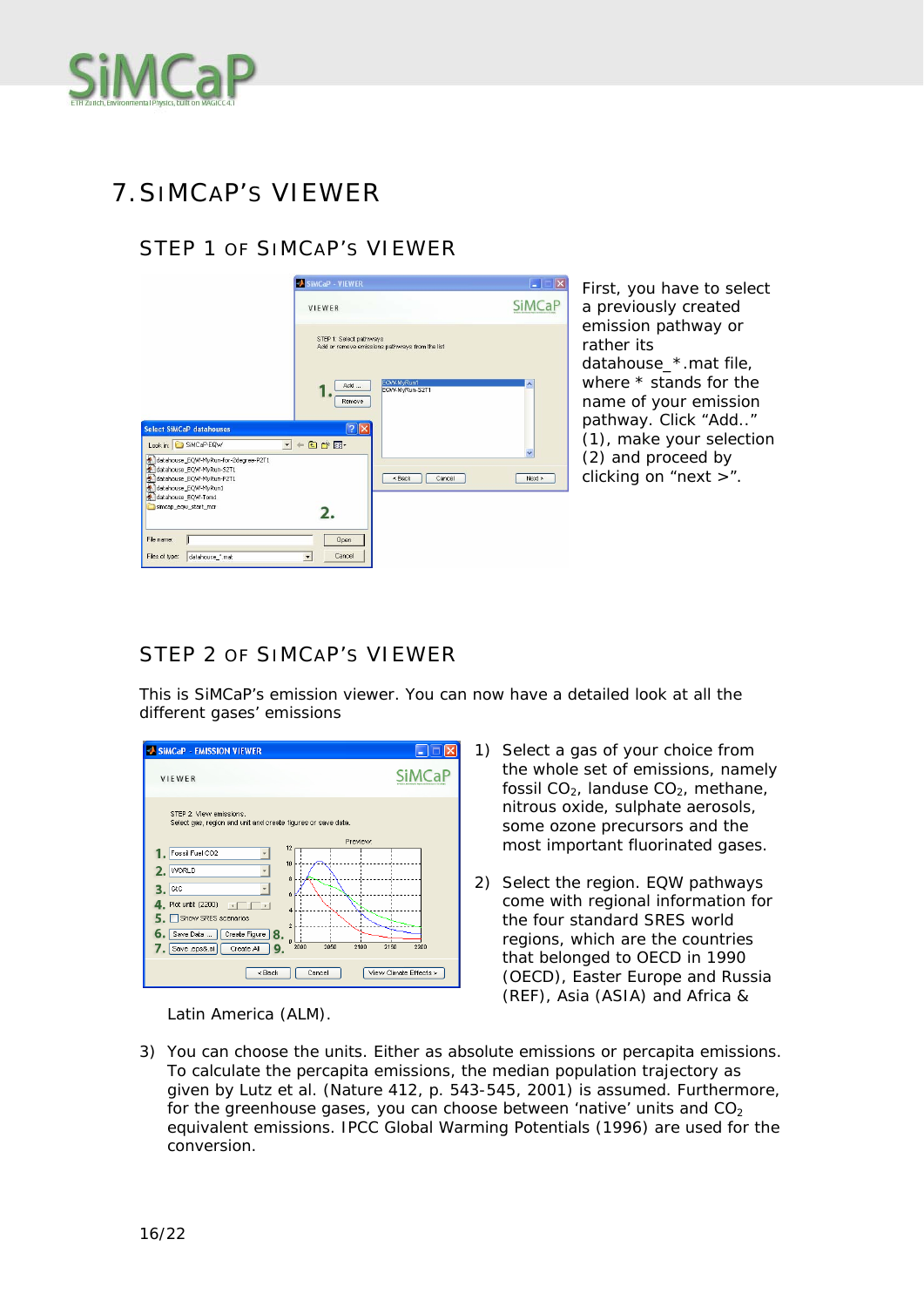

- 4) You can specify the time horizon of your graph. Normally, the EQW emission pathways are created up to 2400, but you might be interested only in the next couple of decades.
- 5) Check this box, if you want to compare your emission pathways to the underlying set of 54 SRES & post-SRES scenarios.
- 6) If you click on "Save Data…" you can save the data of your plot as either MS Excel or ASCII file. The file will be put in your SiMCaP folder, e.g. C:\simcapeqw\.
- 7) Hit the "Save .eps&.ai" button, if you want to save the previewed figure as Adobe Illustrator (.ai) and Encapsulated Post-Script file (.eps). The files will be dumped in your SiMCaP folder.
- 8) Click "Create Figure" to see a larger version of your previewed figure (see Box below).
- 9) Click "Create All", if you want to create a series of overview figures, one for fossil  $CO<sub>2</sub>$ , one for landuse  $CO<sub>2</sub>$  and one for each of the 14 other gases. Each overview graph will contain five boxes with emissions for the five standard SRES regions WORLD, OECD, REF, ASIA and ALM. An Adobe Illustrator file (.ai) will be saved in your SiMCaP folder for each figure.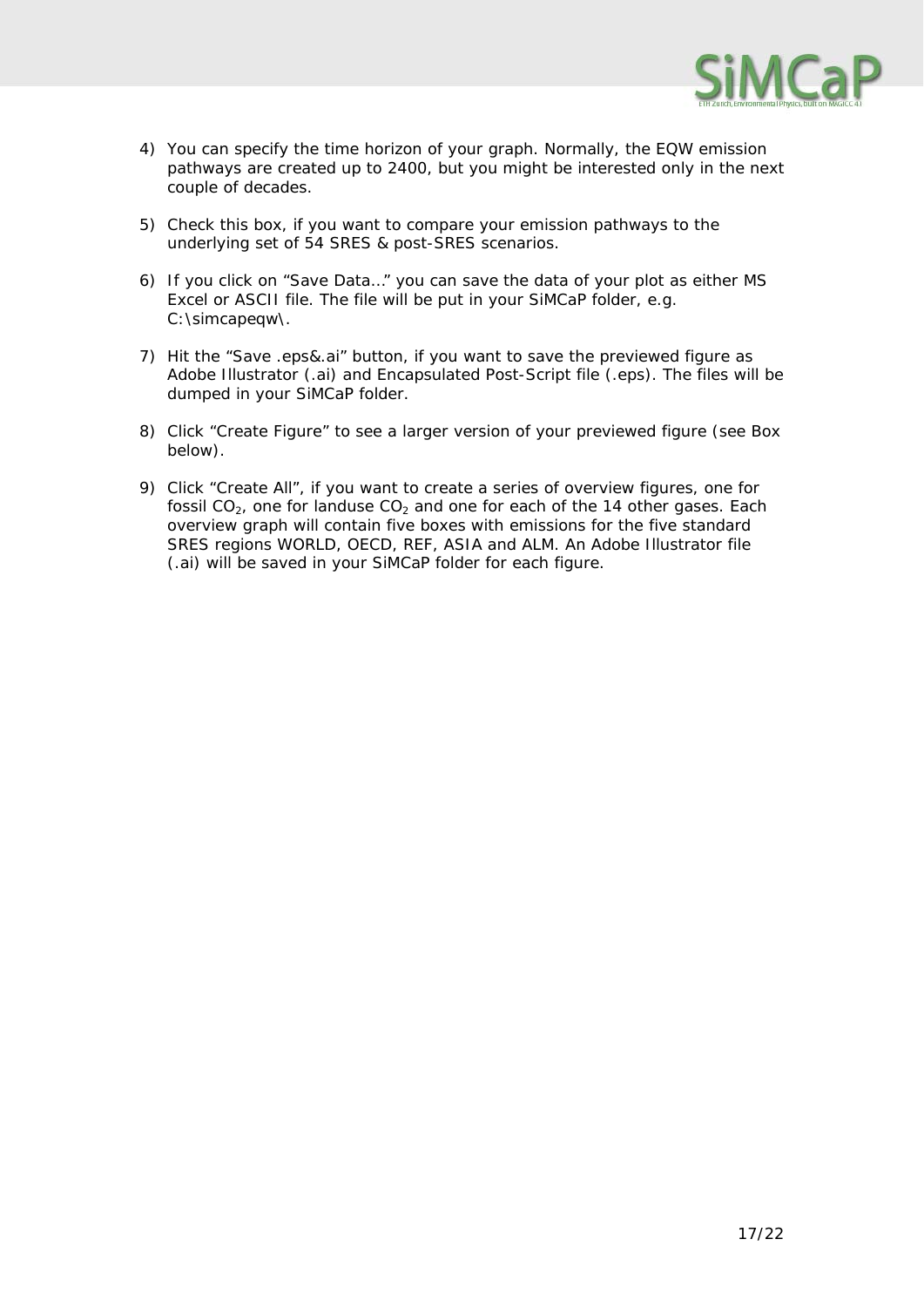



**TIP:** How to create, save, plot and rotate figures.

Click "Create Figure" after you defined gas, region and unit (1). A new window pops up, which shows your selected EQW pathways (2) as thick colored lines. In this example, the "Show SRES scenarios" box is selected, so the underlying scenario pool of 54 SRES & post-SRES scenarios is shown as well as grey lines (3).

From the toolbar you can select such useful choices as a "data cursor" (4). Activate the data cursor and click on any line. A little window will then tell you the numerical value of the year and emission level you selected.

In addition, the toolbar allows you to save the figure in a number of different graphic formats, print it, zoom in, or rotate it (with the latter option being probably the most useless one).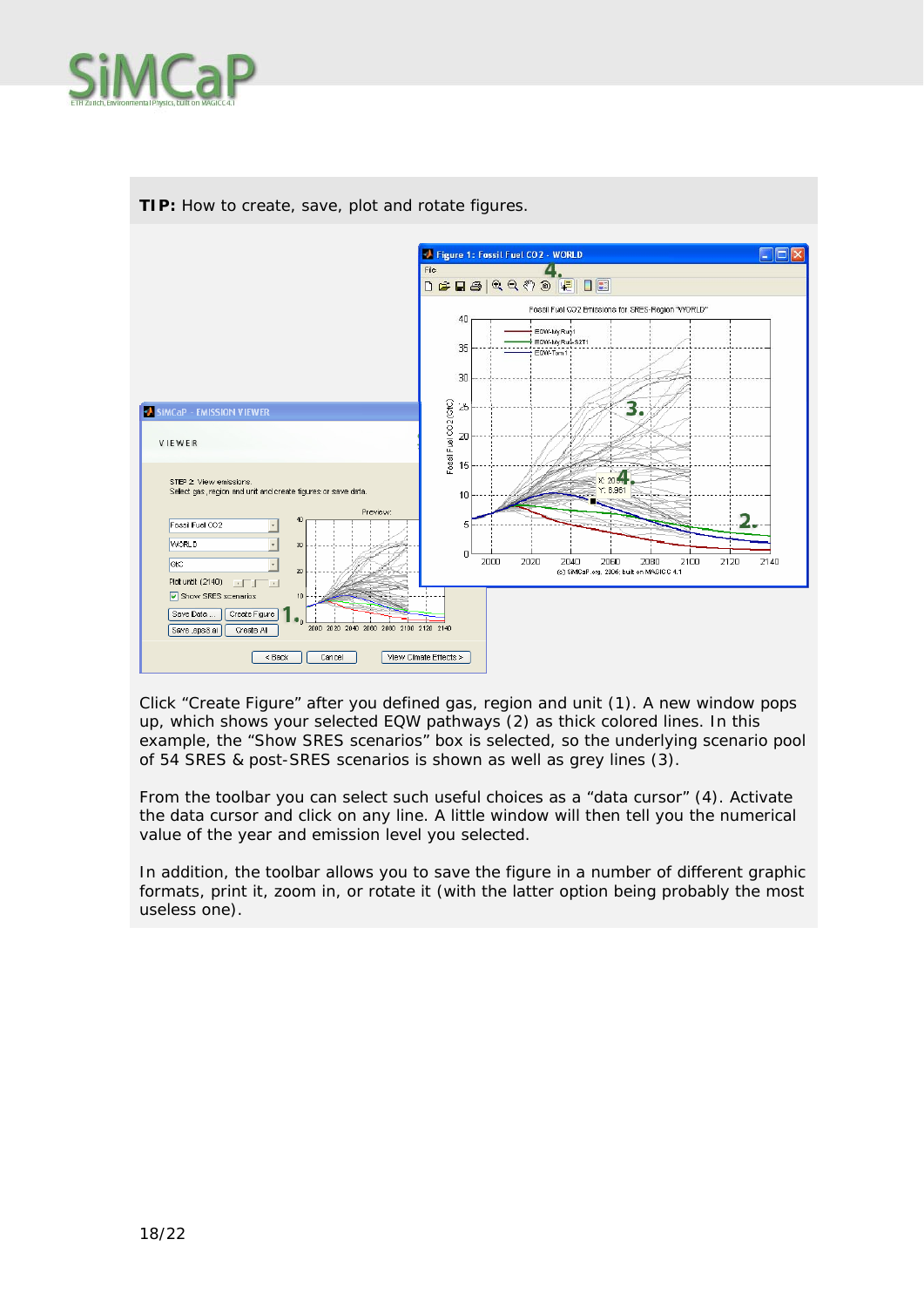

#### STEP 3 OF SIMCAP'S VIEWER

SiMCaP's Climate Viewer allows you to plot and save the climate effects of your created emission pathways.



- 1) Choose between global mean temperature data, temperature change, sea level rise,  $CO<sub>2</sub>$ concentrations, radiative forcing and  $CO<sub>2</sub>$  equivalence concentrations.
- 2) Set the ranges for which years you want to plot the data.
- 3) The four options "Save Data…", "Create Figure", "Save .eps&.ai" and "Create All" are more or less equivalent to the previous STEP's options (see above).

**Note:** Differences in climate effects might not only be caused by differences in emissions, but also by different climate model settings. Example: You can create two 450ppm  $CO<sub>2</sub>$  stabilization pathways, but if you choose different climate sensitivities during the creation process (see STEP 4 of EQW-PATHFINDER), different global mean temperatures will show up here.

**Tip 1:** If you want to compare your created EQW pathways on an equal footing, i.e. with the same climate model settings, you might want to run MAGICC with your EQW pathways. A user-friendly MAGICC version can be downloaded from http://www.cgd.ucar.edu/cas/wigley/magicc/. The necessary emission files to run MAGICC with your pathways were saved in your SiMCaP folder (e.g. C:\simcapeqw\) when you ran SiMCaP's EQW-PATHFINDER. The name of the files is EQW-\*.gas, where \* is your pathway's name.

**Tip 2:** If you are interested in more climate effects, e.g. the thermal expansion component of the sea level rise or the methane concentrations, you might want to select option 2 on STEP 5. This will save an Excel file, where you can find all the different MAGICC outputs, which are as well stored in the file MAG.OUT. You have to use a little bit of imagination to relate the abbreviations to the indicator that you are looking for…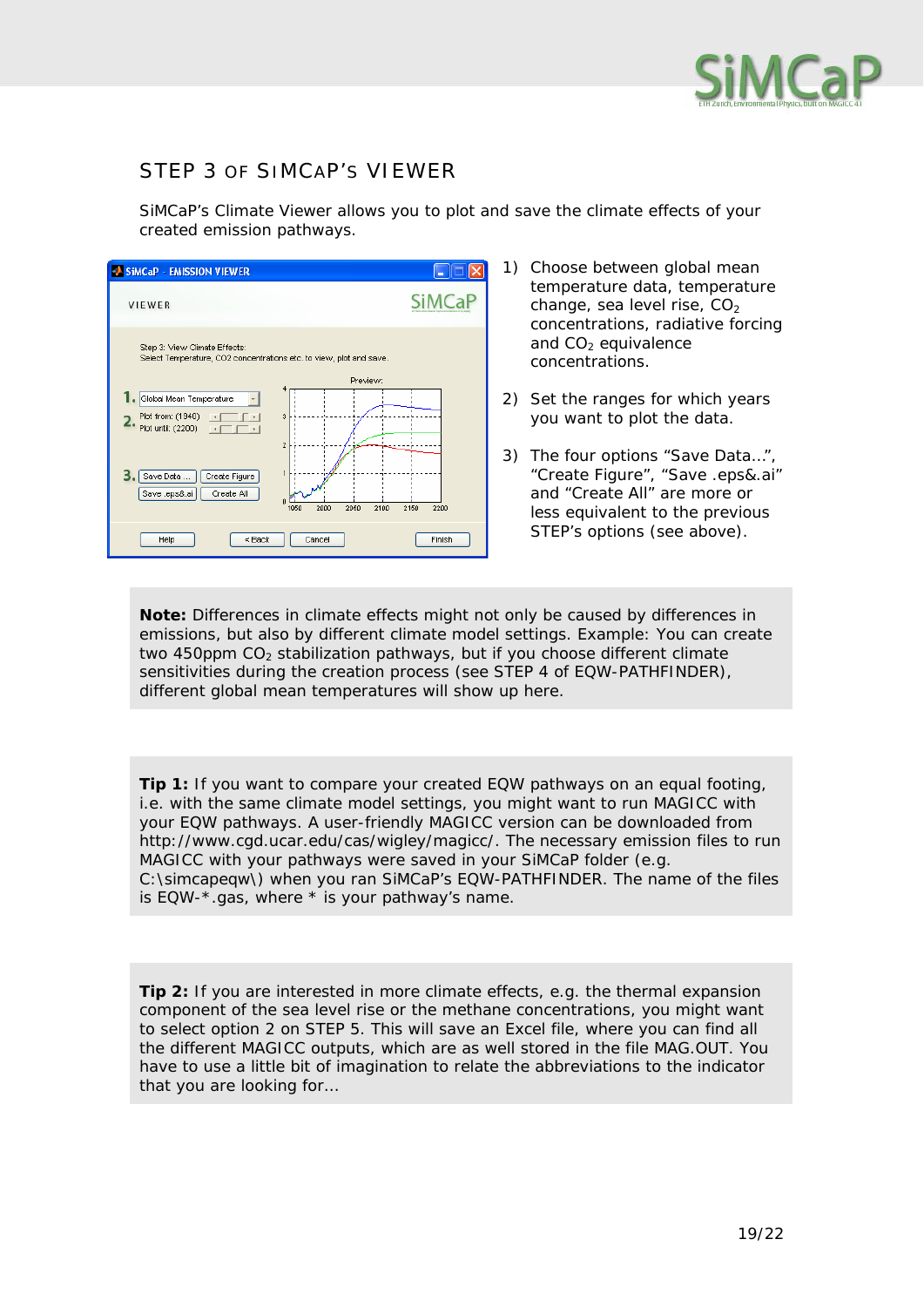

#### 8.EXPERT USE OF EQW-PATHFINDER

If you are lucky and have a license of MATLAB 7.0.1 or higher, you can run the SiMCaP program directly in MATLAB. This allows you to change the source code, explore additional settings and create bunches of new emission pathways with one run. However, you are assumed to be an expert user, so there is not much documentation for you, we're afraid. Only three hints:

**Hint # 1:** There are two ways how to start the SiMCaP program when you run it in MATLAB.

- a) You can call the file simcap\_eqw\_start.m. This will start the graphical user interface just the same way as if you would run the standalone version.
- b) You will have additional options, if you start SiMCaP by setting your preferences in simcap\_eqw\_preferences.m and then calling simcap\_eqw\_target.m. There are some comment lines and examples in the file simcap\_eqw\_preferences.m, which might help you a little in regard to what you can do.

**Hint # 2:** If you happen to be really interested in the method and interested in exploring it to its limits, you can as well fiddle around with the simcap\_eqw\_target\_flesh.m file. By setting some options differently and with a couple of extra lines of code, you can quite easily create your personalized EQW-PATHFINDER version. For example, you might want to avoid the constraints posed by the three free parameters for the driver path. Thus, you can create an EQW-PATHFINDER version that allows you to insert a time series of global  $CO<sub>2</sub>$ emission data as driver path. This will be useful, if you want to amend your specific  $CO<sub>2</sub>$ -only emission pathway and turn it into a multi-gas pathway.

**Hint #3:** You might want to use a different pool of underlying emissions scenarios, such as adding EMF-21 scenarios. In this release, 40 SRES and 14 post-SRES scenarios and their emission characteristics are used to create the EQW pathways. What you will have to do is to standardize your additional scenarios in the same format as the SRES scenarios are standardized in the file

| 11% completed of SiMCaP's setup process                                                      |                                                                       |
|----------------------------------------------------------------------------------------------|-----------------------------------------------------------------------|
|                                                                                              | <b>SiMCaP</b>                                                         |
| Lengthy and delicious smoothing<br>11 %<br><b>GRAN</b><br>Estimated time remaining: 00:10:56 | ÷<br>.<br>.<br>1.111<br>.<br><b><i><u><u><b>VALLE</b></u></u></i></b> |
|                                                                                              | Cancel                                                                |

sres.mat. Then you have to fiddle around with some lines in the file simcap\_eqw\_freq\_cooker.m to make it work. Next, delete the existing freq.mat file (or rather create a backup in a different folder). If you now start simcap\_eqw\_start.m, simcap\_eqw\_start.exe or simcap\_eqw\_target.m again, you will be asked to allow the creation of a new freq.mat file. This will take approximately 10 to 20 minutes depending on your computer.

**Note**: If you delete your 130MB freq.mat file, any new start of simcap\_eqw\_target.m, simcap\_eqw\_start.exe or simcap\_eqw\_start.m will result in the creation of a new freq.mat file, provided that the necessary emission information about the underlying scenario pool is available. Thus, if you don't delete the three files sres.mat, sresf.mat and postsres.mat, then a new freq.mat file will be created based on the emission characteristics of 54 SRES & post-SRES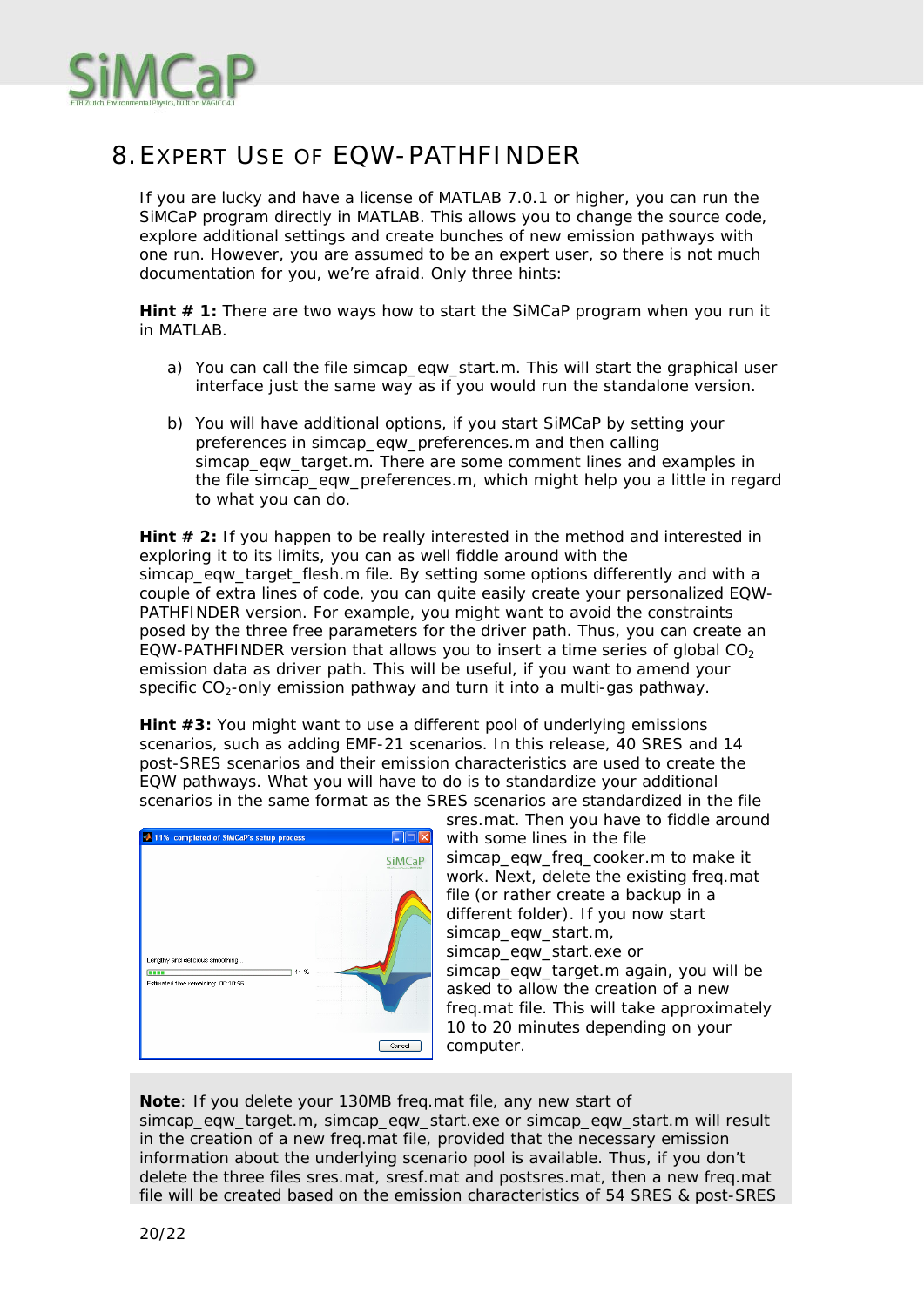

scenarios.

If you change (bits of the) code, and make it work, we would like to ask you to make it public, acknowledge the original authors, and send us a version (newsimcapeqwversion@simcap.org) so that we can offer it on www.simcap.org (see License Agreement). When you explore the source code, you might find some of the little bugs that we hid there. Tell us, which ones you found by sending an email to ifoundabug@simcap.org. Thanks.

#### 9.UNINSTALL

Uninstalling is easy. Uninstall SiMCaP simply by deleting the whole folder in which you placed it. In addition, you might or might not want to uninstall the MATLAB Component Runtime machine. Do so by going to "START > Control Panels > Add or Remove Programs" and then click on "remove" next to the MATLAB Component Runtime entry.

#### 10. ACKNOWLEDGEMENTS

As this software release would not have happened without all the work that went into the accompanying paper "Multi-gas emission pathways to meet climate targets", the co-authors of the paper are warmly thanked, namely Bill Hare, Tom Wigley, Detlef van Vuuren, Michel den Elzen and Rob Swart. Without the MAGICC software that is designed by Tom Wigley, Sarah Raper and the others, this SiMCaP project would have never learned to fly. Thus, warm thanks in this direction. Furthermore, the Swiss Federal Institute of Technology (ETH Zurich, Switzerland), RIVM (Bilthoven, Netherlands) and NCAR (Boulder, CO, USA) provided valuable support in terms of salaries, office space and infrastructure. A big thank goes to all past and future users that are brave enough to install this software on their machines and help by providing valuable feedback.